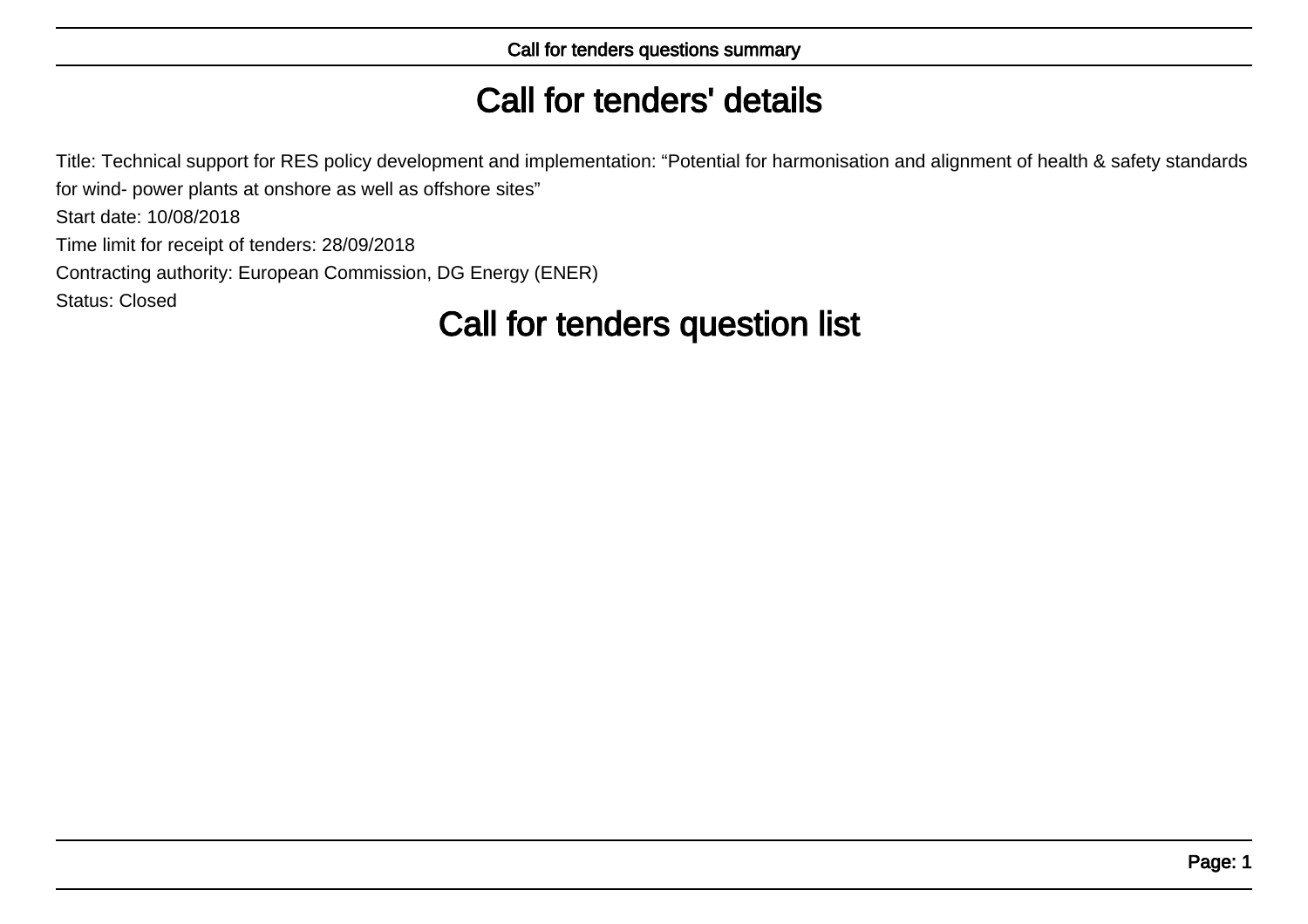| # | Submission<br>date  | Publication<br>date  | <b>Question subject</b>                                          | Question                                                                                                                                                                                                                                                                                                                                                                                                                                                                                                                                                                                                                                                                                                                                                                                                                                                                                                                                                                                                                                                                                                                                          | Answer                                                                                                                                                                                                                                                                                                                                                                                                                                                                                                                                                                                    |
|---|---------------------|----------------------|------------------------------------------------------------------|---------------------------------------------------------------------------------------------------------------------------------------------------------------------------------------------------------------------------------------------------------------------------------------------------------------------------------------------------------------------------------------------------------------------------------------------------------------------------------------------------------------------------------------------------------------------------------------------------------------------------------------------------------------------------------------------------------------------------------------------------------------------------------------------------------------------------------------------------------------------------------------------------------------------------------------------------------------------------------------------------------------------------------------------------------------------------------------------------------------------------------------------------|-------------------------------------------------------------------------------------------------------------------------------------------------------------------------------------------------------------------------------------------------------------------------------------------------------------------------------------------------------------------------------------------------------------------------------------------------------------------------------------------------------------------------------------------------------------------------------------------|
|   | 29/08/2018<br>10:15 | 05/09/2018<br>108:28 | Extension of deadline for submission Dear tender team,<br>of bid | I wanted to enquire under which<br>conditions it is possible to request<br>for an extension of deadline for the<br>submission of an offer to this tender.<br>This tender is highly interesting for<br>us and we already found strong<br>partners with a close connection to<br>the European wind power industry<br>as well as with the required<br>expertise in health and safety<br>issues.<br>The search for the best fitting<br>partners has taken up quite some<br>time because in many institutions<br>there are only a few experts who<br>actually work on that specific topic.<br>In addition, the tender was published $ 10:00$<br>at a time of year when many people<br>(among them quite a few of these<br>experts) were on vacation which<br>delayed the formation of possible<br>consortia.<br>The drafting of a strong offer usually<br>takes several weeks. With the<br>current delay, this is an almost<br>impossible task. To this end, I<br>wanted to ask whether it would be<br>possible to extend the submission of<br>the tender, ideally by three our four<br>weeks to ensure that the<br>Commission receives a polished and | 05/09/2018<br>The time limit for receipt of tenders<br>will be extended by 2 additional<br>weeks and will now be set at 28/09/18<br>at 16:00 instead of 14/09/18. The<br>opening of tenders will take place on<br>01/10/18 at 10:00.<br>A Corrigendum has been sent to the<br>Official Journal and will be published<br>shortly. Once published, we will<br>update the milestones in e-tendering<br>as follows:<br>Question deadline: 24/09/18 16h:00<br>(instead of $10/09$ )<br>Answer deadline: 28/09/18<br>Time-limit for receipt: 28/09/18 16:00<br>Conditions for opening: 01/10/18 |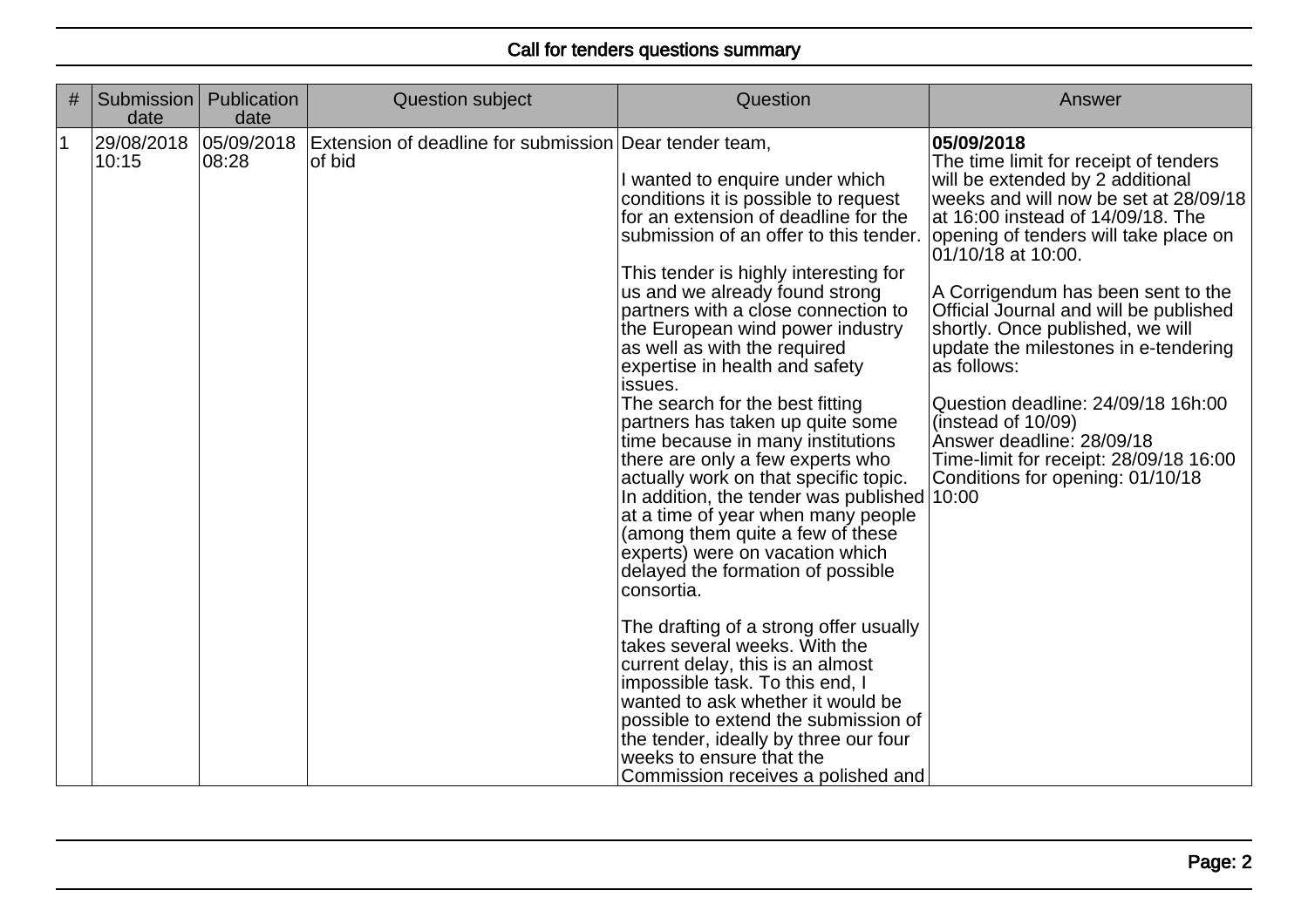| # | Submission   Publication  <br>date | date | Question subject | Question                                                 | Answer |
|---|------------------------------------|------|------------------|----------------------------------------------------------|--------|
|   |                                    |      |                  | Commission receives a polished and<br>comprehensive bid. |        |
|   |                                    |      |                  | Kind regards,<br>Robert Brückmann                        |        |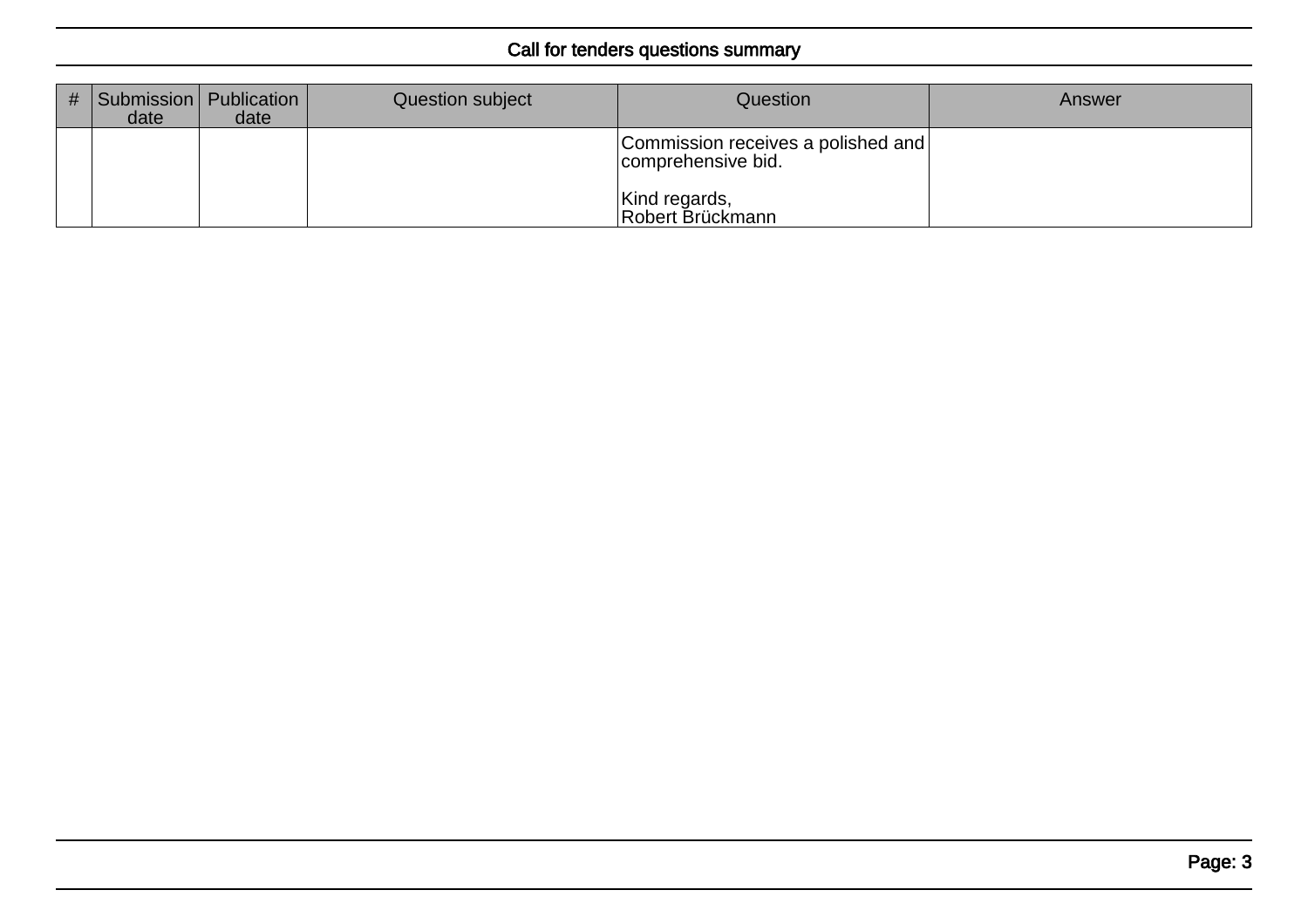| #           | Submission<br>date             | Publication<br>date | <b>Question subject</b>                               | Question                                                                                                                                                                                                                                                                                                                                                                                                                                                                                                                                                                                                                                                                                                                                                                                                                                                                                                                                                            | Answer                                                                                                                                                                                                                                                                                                                                                                                                                                                                                                                                                                 |
|-------------|--------------------------------|---------------------|-------------------------------------------------------|---------------------------------------------------------------------------------------------------------------------------------------------------------------------------------------------------------------------------------------------------------------------------------------------------------------------------------------------------------------------------------------------------------------------------------------------------------------------------------------------------------------------------------------------------------------------------------------------------------------------------------------------------------------------------------------------------------------------------------------------------------------------------------------------------------------------------------------------------------------------------------------------------------------------------------------------------------------------|------------------------------------------------------------------------------------------------------------------------------------------------------------------------------------------------------------------------------------------------------------------------------------------------------------------------------------------------------------------------------------------------------------------------------------------------------------------------------------------------------------------------------------------------------------------------|
| $ 2\rangle$ | 12/09/2018 21/09/2018<br>15:14 | 12:39               | Questions about criteria in tendern<br>specifications | <b>Dear Tender Committee</b><br>In the formation process of a strong<br>joint tender to apply we evaluated<br>the information given by the tender<br>specifications.<br>Here we ran into criteria that need<br>some clarification.<br>Question regarding Criterion A2:<br>"Criterion A2: The tenderer must<br>prove capacity to work in all EU<br>official languages"<br>"Evidence A2: the tenderer must<br>provide references for 5 projects<br>delivered in the last three years<br>showing the necessary language<br>coverage."<br>The word "necessary" is causing<br>confusion about providing evidence.<br>It seems not entirely clear: does the<br>tenderer have to prove the capacity<br>to be able to work in all EU<br>languages or is it necessary to prove<br>to have worked on and delivered 5<br>projects that together have covered<br>every single official EU language?<br>Those are two different things.<br>The criterion to have the capacity is | 21/09/2018<br>"Tenderer" in criteria 4.2.4 relate to a<br>single tenderer or in case of a joint<br>tender the combined capacity of all<br>members of the group and identified<br>subcontractors. The 5 projects should<br>cumulatively show the capacity to<br>work in the official languages of the<br>EU. The capacity of Irish and Maltese,<br>does not need to be proven, since<br>English is also official in these 2<br>countries. "Coverage" would be<br>fulfilled if the project have e.g.<br>analysed or produced information on<br>the respective languages. |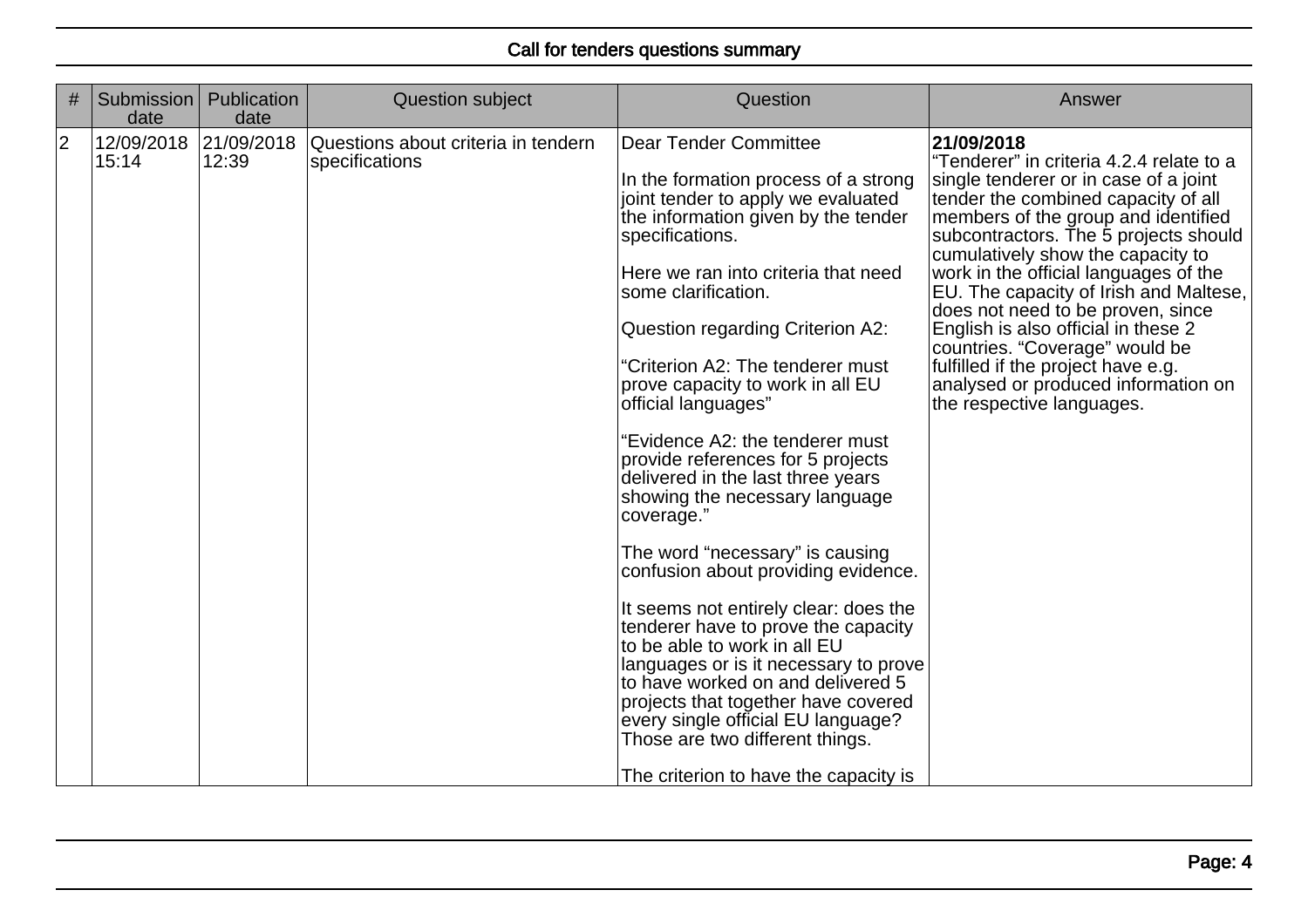| # | date | Submission   Publication<br>date | Question subject | Question                                                                                                                                                                                                                                                                                                                          | Answer |
|---|------|----------------------------------|------------------|-----------------------------------------------------------------------------------------------------------------------------------------------------------------------------------------------------------------------------------------------------------------------------------------------------------------------------------|--------|
|   |      |                                  |                  | The criterion to have the capacity is<br>relevant and absolutely<br>comprehensible. The anticipated<br>evidence on the other hand not. It<br>seems unrealistic that companies<br>related to the wind power industry<br>have worked in 22 different<br>languages the past three years<br>although they would have the<br>capacity. |        |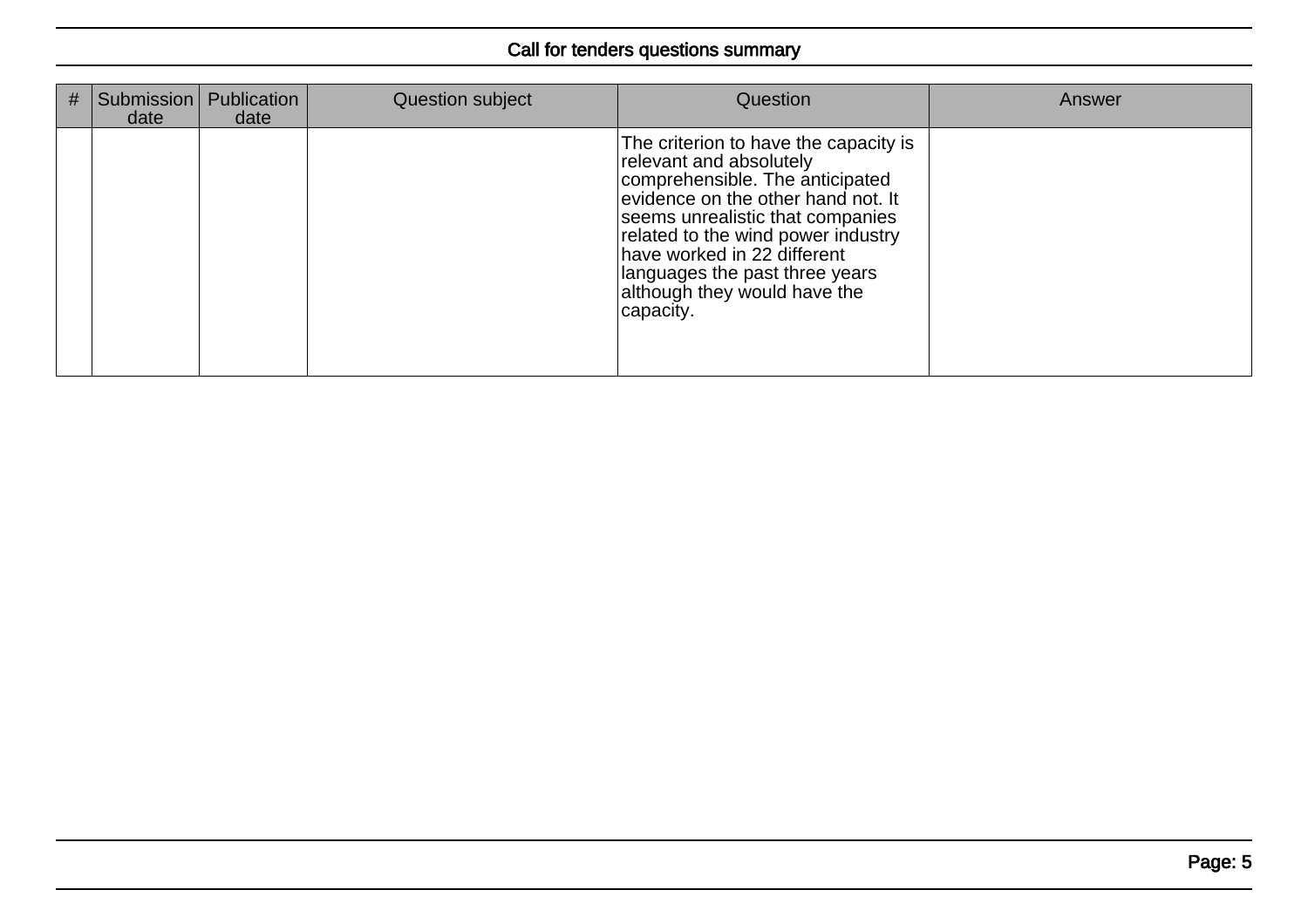| # | Submission<br>date             | Publication<br>date | <b>Question subject</b>                               | Question                                                                                                                                                                                                                                                                                                                                                                                                                                                                                                                                                                                                                                                                                                                                                                                                                                                                                                                                    | Answer                                                                                                                                                                                                                                                                                                                                                                                                                                                     |
|---|--------------------------------|---------------------|-------------------------------------------------------|---------------------------------------------------------------------------------------------------------------------------------------------------------------------------------------------------------------------------------------------------------------------------------------------------------------------------------------------------------------------------------------------------------------------------------------------------------------------------------------------------------------------------------------------------------------------------------------------------------------------------------------------------------------------------------------------------------------------------------------------------------------------------------------------------------------------------------------------------------------------------------------------------------------------------------------------|------------------------------------------------------------------------------------------------------------------------------------------------------------------------------------------------------------------------------------------------------------------------------------------------------------------------------------------------------------------------------------------------------------------------------------------------------------|
| 3 | 12/09/2018 21/09/2018<br>15:14 | 12:40               | Questions about criteria in tendern<br>specifications | Dear Tender Committee<br>In the formation process of a strong<br>joint tender to apply we evaluated<br>the information given by the tender<br>specifications.<br>Here we ran into criteria that need<br>some clarification.<br>Question regarding Criterion A4<br>"Criterion A4: The tenderer must<br>prove its capacity to work in all EU<br>countries."<br>"Evidence A4: the tenderer must<br>provide references for 5 projects<br>delivered in the last three years.<br>Each project must cover the required<br>geographical scope."<br>Similar question. Does the tenderer<br>have to prove having the capacity<br>(i.e. by providing references for<br>projects in 5 different or more<br>countries within the EU) or does<br>every reference project need to<br>cover every single EU country?<br>That would mean that each one of<br>five projects in the past three years<br>dealt with work in every single of 28<br>EU countries. | 21/09/2018<br>As in the previous question,<br>"Tenderer" relate to a single tenderer<br>or in case of a joint tender the<br>combined capacity of all members of<br>the group and identified<br>subcontractors. The 5 projects that<br>should be provided as evidence<br>should each cover all EU countries.<br>'Cover" would be fulfilled if the project<br>have e.g. analysed information from<br>or produced information to the<br>respective countries. |